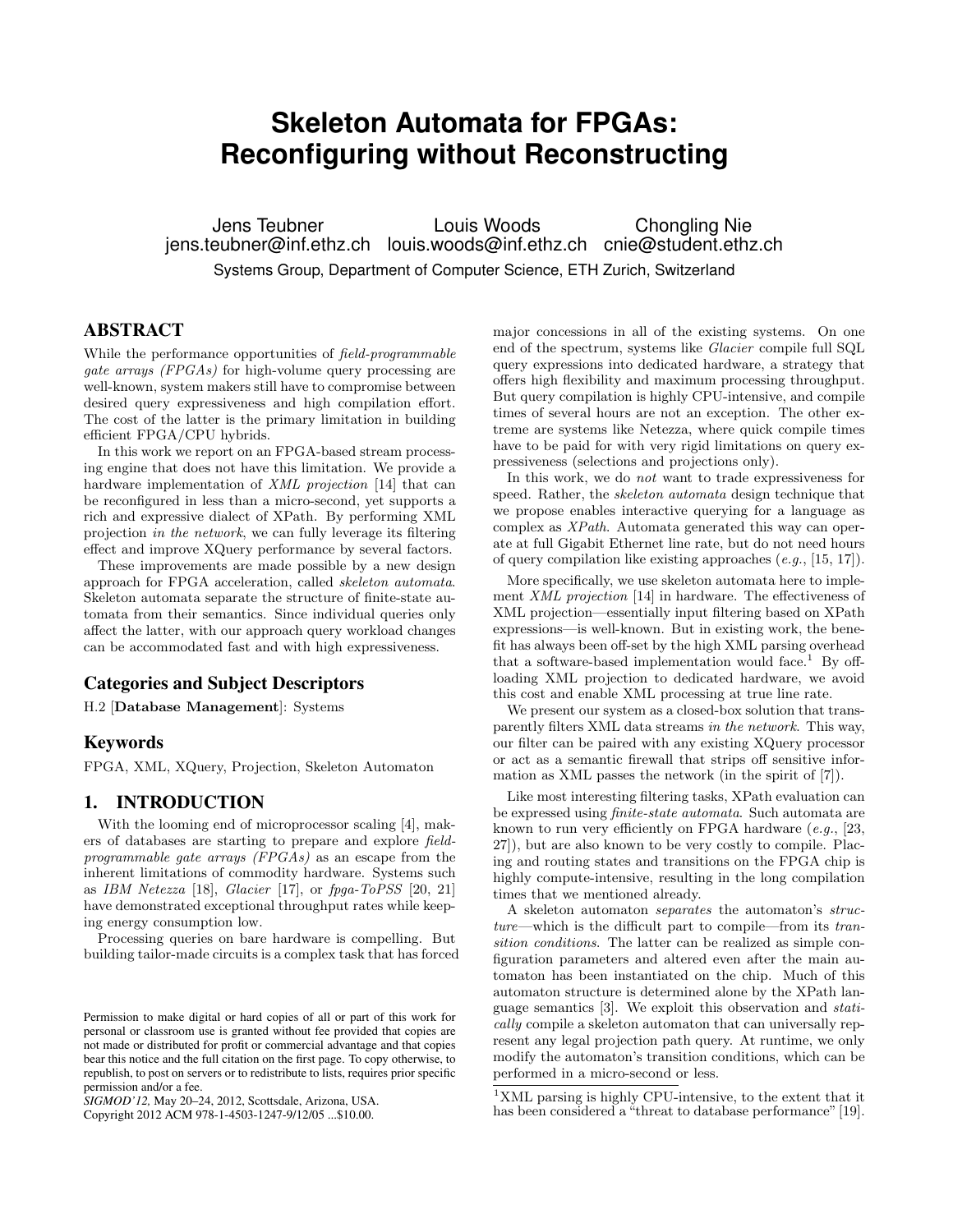Contributions. Our main contribution is a new approach to FPGA-assisted database processing. We leave behind the typical query-to-hardware compilation strategy that incurs very high compilation overhead in existing work. Instead, we offer truly interactive query workload modifications, even for tasks as difficult as XML processing. This report discusses the new "skeleton automaton" approach, but also contains enough implementation details to reproduce our work and adopt it to other use cases.

In addition, our work puts automaton-based XPath evaluation and XML projection into a new perspective. By performing projection in hardware, we are the first to actually benefit from the filtering technique that had been discovered already years ago. Our observations on the structure of automata for XPath evaluation may further guide others toward new execution strategies also in software systems.

This paper is structured as follows. Sections 2 and 3 give the necessary background on XML projection and FPGAs. Our main contributions are covered in Sections 4 and 5, where we detail the skeleton automaton concept and its runtime (re)configuration, respectively. Sections 6 and 7 discuss optimization techniques and evaluate our system. Section 8 relates our work to others', before we wrap up in Section 9.

# 2. XML PROJECTION

Our work provides a hardware implementation for XML projection. To understand the idea of XML projection, consider the following query, which is based on XMark [22] data:

for \$i in //regions//item return <item> { \$i/name } <num-categories> { count (\$i/incategory) } </num-categories> </item> (Q1)

This query looks up all auction items<sup>2</sup> and prints their name together with the number of categories they appear in.

# 2.1 Projection Paths

Out of a potentially large XMark instance, Query  $Q_1$  will need to touch only a small fraction that has to do with items and their categories. What is more, this fraction can be described using a set of very simple projection paths:

```
{ //regions//item,
  //regions//item/name #,
  //regions//item/incategory }
```
Only nodes that match any of the paths in this set are needed to evaluate Query  $Q_1$ ; all other pieces of the input document can safely be discarded without affecting the query outcome.

Since our aim is to reduce data volumes, by default we keep only the matching node itself in the projected document, but discard any descendant nodes that do not match any projection path as well. Whenever the query demands to keep the entire subtree below some matched path, we annotate this path explicitly with a trailing # symbol (consistent with the notation in [14]). In our example this is needed to include full name elements into the query result.

```
✿✿✿✿✿
<site>
  ✿✿✿✿✿✿✿
<regions>
     ...
    ✿✿✿✿✿✿✿
<africa>
       ...
       \leqitem id="item42">
          <name>vapour wept became empty </name>
          <incategory category="category3"/>
          <incategory category="category1"/>
       ✿✿✿✿✿✿
</item>
       ...
    ✿✿✿✿✿✿✿✿
</africa>
     ...
  ✿✿✿✿✿✿✿✿
</regions>
  ...
  <open_auctions>
     <open_auction id="open_auction0">
       ...
     </open_auction>
     ...
  </open_auctions>
  ...
✿✿✿✿✿✿
</site>
```
Figure 1: XML projection. Only the underlined parts are needed to evaluate Query  $Q_1$ .

Figure 1 illustrates the process for an XMark excerpt. Only the underlined parts of the document are needed to evaluate Query  $Q_1$ . Everything else will be filtered out during XML projection.

Path Inference and Supported XPath Dialect. Marian and Siméon describe a procedure to statically infer the set of projection paths for any given query  $Q$ . We adopt this procedure and refer to [14] for details.

Paths emitted by the inference procedure adhere to a simple subset of the XPath language. Most importantly, the subset only permits downward navigation, *i.e.*, the self, child, descendant, and descendant-or-self axes.

| projpath $\equiv$ path #? |                       |                                                    |
|---------------------------|-----------------------|----------------------------------------------------|
| path                      |                       | $\equiv$ fn:root()   path/step                     |
| step                      |                       | $\dddot{=}$ axis : test                            |
| axis                      | $\mathrel{\mathop:}=$ | $child  $ descendant $ self$<br>descendant-or-self |
| test                      |                       | $ ::=$ *   text()   node()   NCName                |

#### Figure 2: Supported dialect for projection paths.

Figure 2 lists the XPath dialect that our hardware implementation supports. This dialect essentially covers all features of the projection path language in [14] (we do not support namespaces at this point, however). Although our prototype includes experimental support for attribute-based filter predicates, which may even further increase filter selectivity, in this text we will not further elaborate on attributebased filter predicates and all of our experiments were conducted without this enhancement.

For illustration purposes, in this paper we frequently make use of the abbreviated notation in XPath, where, for example, '//' stands for '/descendant-or-self::node()/' (in our restricted dialect this is the same as '/descendant::').

#### 2.2 Path Evaluation (Previous Work)

For evaluation, projection paths are often viewed as regular expressions, evaluated over each node's path starting

<sup>&</sup>lt;sup>2</sup>xmlgen (the XMark data generator) produces XML documents that model an auction website.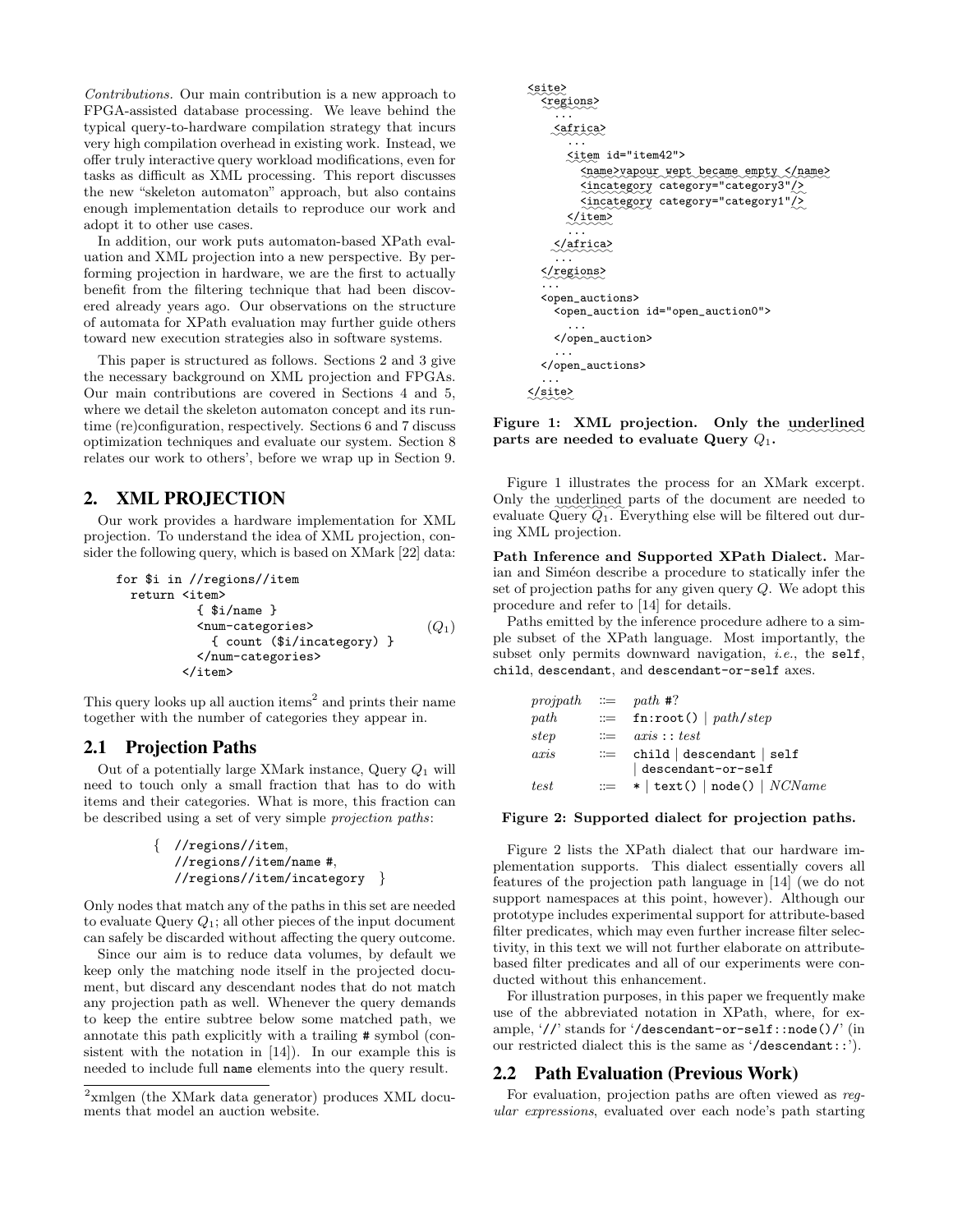

(a) Deterministic finite-state automaton (DFA).



(b) Non-deterministic finite-state automaton (NFA).

Figure 3: Finite-state automata (deterministic and non-deterministic variants) to implement query fn:root()//a/b/a/c//d.

from the root node. Thereby, the projection path/regular expression is compiled into a finite-state automaton that is driven by a SAX-style XML parser.

Finite-State Automata. Figure 3 illustrates this approach for the projection path fn:root()//a/b/a/c//d. This expression can be compiled into either a deterministic (Figure  $3(a)$ ) or a *non-deterministic* finite-state automaton (Figure 3(b)). Observe how, in the latter case, each  $\uparrow$   $\ast$  corresponds to a // descendant step in the input query.

In deterministic finite-state automata, only a single state can be active at any given point in time. This significantly eases implementation in software (and requires only a single  $\langle state, symbol \rangle \rightarrow state$  lookup per input symbol). XFilter [1], a publish/subscribe system for XML, is thus based on a set of deterministic automata, one for each registered query. Since XFilter is intended to support very large numbers of registered queries, a query index accelerates processing by only advancing those automata that may actually be affected by the current input symbol.

On the flip side, non-deterministic finite-state automata are significantly easier to construct and maintain. In YFilter [9], this allowed the use of a single non-deterministic finite-state automaton that simultaneously matches all registered input queries. The automaton structure is changed whenever a query is  $(un)$ registered.

Backtracking. Either automaton type is to be evaluated on every root-to-node path. To this end, automata are advanced upon every seen opening tag. On closing tags, the system must backtrack to the originating automaton state. To implement this functionality, systems maintain a stack that holds a history of automata states. It is populated during the handling of opening tags and consumed when the corresponding closing tag is encountered.

Hardware Acceleration. Finite-state automata can be implemented very efficiently in hardware (more details later). In [15, 16], this was used by Moussalli et al. to implement hardware-accelerated XML filtering. Essentially, their system compiles a set of path expressions into a YFilter-like NFA, which is then run on an FPGA. Similarly, in our own work [27] we used FPGAs to perform complex event detec-

tion based on regular expressions in hardware, again by generating a dedicated per-query circuit and reprogramming the FPGA to run it. As indicated before, both approaches incur a high compilation cost (of up to several hours) that has to be invested for every change of the query workload.

Conversely, BaRTS [25] is an implementation technique for finite-state automata in hardware that can be updated at runtime (a use case is the ZuXA XML parsing engine [26]). The key idea is an elegant encoding scheme for transition tables that can be stored and altered in on-chip memory. Unfortunately, the technique is bound to deterministic finitestate automata and queries cannot be (un)registered to/from a single deterministic finite-state automaton easily.

In this work we can have our cake and eat it, too. To efficiently deal with (changing) XML projection workloads and high expressiveness, our system is based on non-deterministic finite-state automata, which support fast runtime (re)configuration enabled by our skeleton automata design technique.

# 3. SOME HARDWARE BACKGROUND

Virtually any hardware circuit consists of the same two fundamental ingredients:

- (i) Combinational logic, which is composed of basic logic gates ('and', 'or', etc.). Each (Boolean-valued) output  $f_i(\bar{x})$  of a combinational circuit depends solely on its input signals  $x_i$ .
- (ii) Memory elements, e.g., flip-flop registers, which are 1-bit storage cells that allow a circuit to save and maintain state. For larger storage needs, circuits may further include dedicated  $RAM$ , which has a higher integration density and thus a lower cost but is less flexible.

The actual behavior of a circuit is determined by the Boolean functions f of its combinational parts and by the wiring between combinational logic and flip-flop registers.

In addition to the actual input data, most circuits depend on a clock signal, a periodically changing high/low signal, to synchronize all circuit components. The speed of a hardware circuit is determined by the clock frequency, but also by the amount of work that the circuit can perform within each clock cycle.

#### 3.1 Field-Programmable Gate Arrays

Field-programmable gate arrays (FPGAs) are also considered "sea of gate" devices that provide a large amount of generic logic gates (so-called lookup tables) as well as flipflop registers. An FPGA can be *programmed*<sup>3</sup> by defining (a) the logic function f for each lookup table and (b) the signal wiring in the on-chip interconnect network.

Dedicated RAM is available on FPGAs in terms of socalled Block RAM (or BRAM ). BRAM blocks can be allocated and integrated into a user circuit in chunks of a few kbits. For instance, the Xilinx XC5VLX110T FPGA chip we used for our experiments contains  $296 \times 18$  kbit of BRAM.

In this work we do *not* actually exploit the reprogrammability of the FPGA. Rather, we compile and upload a generic

<sup>3</sup>FPGAs blur the distinction between "program" and "configuration." In this text, we "program" our chip once to determine the circuit it implements. When we only change parameters at runtime, we refer to this as "configuration."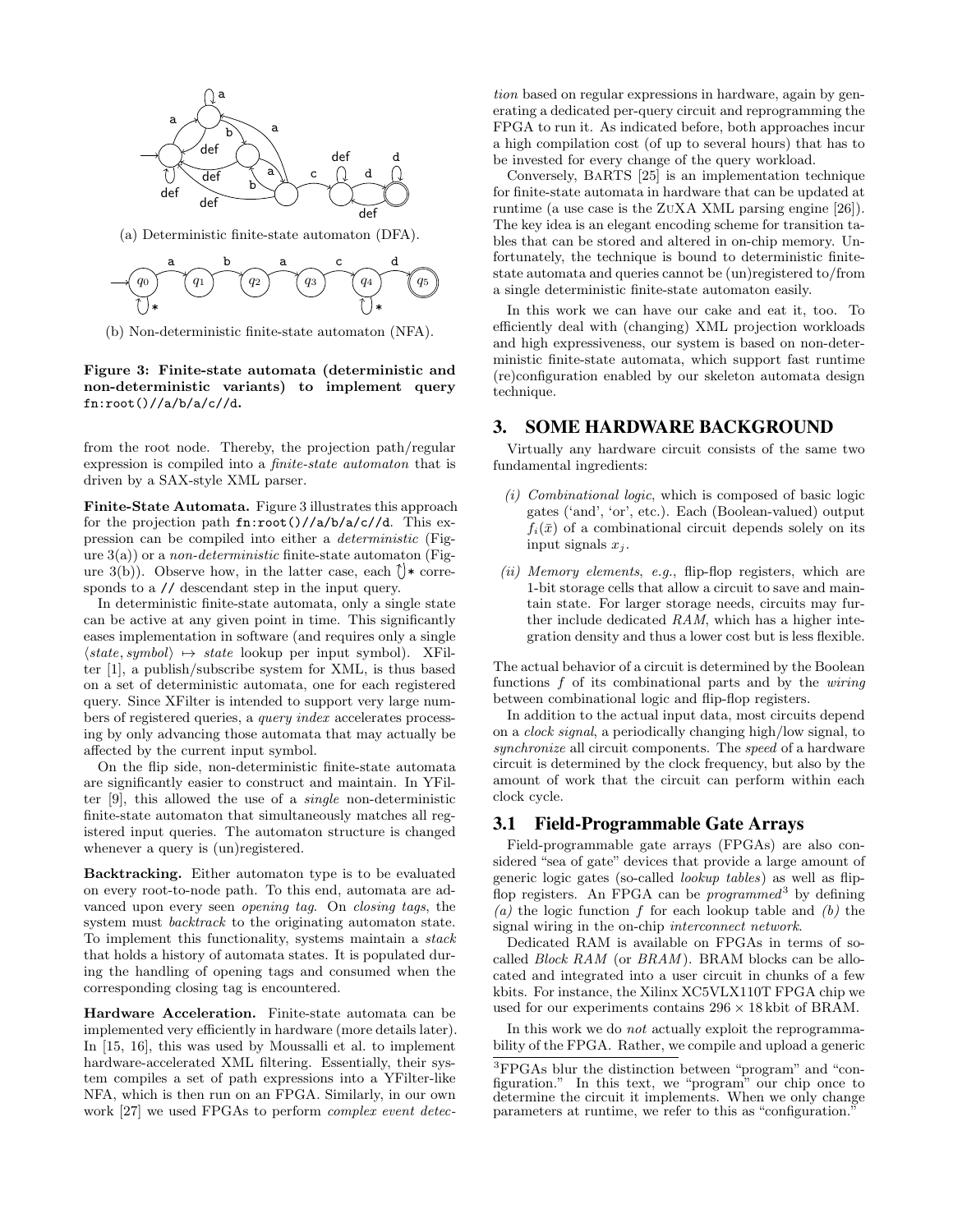

Figure 4: Hardware implementation of the non-deterministic finite-state automaton in Figure 3(b).

circuit once, i.e., we program the FPGA once. The query workload, including any workload changes, then only affects configuration parameters within this circuit. Economic aspects aside (tailor-made chips have substantial manufacturing costs), our system could be implemented equally well as an application-specific integrated circuit (ASIC).

In fact, the given FPGA hardware imposes rather tight constraints on the available resources and their distribution on the chip. Managing these constraints adds to the challenge of building a hardware circuit. In [13], the authors found that ASICs typically run more than three times faster than FPGAs, yet they dissipate only  $1/14$  of the power. Similar advantages could be expected from an ASIC implementation of our work.

## 3.2 Finite-State Automata in Hardware

Finite-state automata can be mapped mechanically to a corresponding (but hard-wired) hardware implementation, which after compilation can be uploaded onto an FPGA. Figure 4 illustrates this for the non-deterministic finite-state automaton that we saw earlier in Figure 3(b). For realistic automata, compiling and routing the respective circuit typically takes several minutes or even up to several hours.

In a circuit generated this way, every automaton state is represented by a flip-flop register (labeled 'FF' in Figure 4). Wires between flip-flops implement state transitions. An 'and' gate along these wires ensures that the transition is taken whenever the originating state is active and a matching input symbol is seen.  $\hat{I}$  transitions are not conditioned on the input symbol (thus, there is no 'and' gate along their path). Whenever multiple transitions can activate a state, these must be combined using an 'or' gate, as can be seen at the inputs to states  $q_0$  and  $q_4$ .

The automaton is driven by a tag decoder that parses the XML input. Whenever it sees a tag named  $a, \ldots, d$ , it sets the corresponding output signal to '1'. The tag decoder itself is implemented as a finite-state automaton as well.

Not shown in Figure 4 is the clock circuitry that ensures that the automaton state is advanced on every clock tick. A stack data structure, needed to support the XML tree structure, can be attached to the finite-state automaton. States  $q_0$  through  $q_5$  are pushed/popped to/from this stack during start/end element events then (refer to [15, 16] for details).

Though slightly simplified, the described procedure quite well describes the state of the art in hardware-based pattern matching. Optimized construction algorithms for FPGA targets exist  $(e.g., [29])$  but their main concern is the consumption of on-chip resources. The immense routing effort is inherent to the concept and arises in any scheme that compiles automata from scratch.



Figure 5: XML projection engine. After parsing, the XML stream passes through a skeleton automaton, which controls what the serializer emits as the projection result.

# 4. DYNAMIC XML PROJECTION

Here we propose a new approach to automaton implementation on FPGAs that avoids the high cost of on-line automaton routing. We achieve this by separating the automaton structure from its semantics. The structural aspects of the automaton can then be compiled off-line into a skeleton automaton. At runtime, the skeleton only has to be parameterized to obtain a complete automaton for the particular query workload.

#### 4.1 System Overview

Figure 5 illustrates how the skeleton automaton participates in a complete XML filtering data flow. Raw XML data enters the system at the left end of the figure, where an XML parser analyzes the syntactical structure of the stream. Enriched with parsing information ("cooked"), the XML stream passes through the configured automaton, which determines a match state for each item in the stream. Finally, the serializer at the right end of the figure copies matches to the circuit output and ensures a well-formed XML result.

# 4.2 XML Parsing

The input XML byte stream enters our system on the left side of Figure 5 and is fed into the hardware XML parser. Much like a SAX parser in the software world, this parser identifies lexical elements in an input stream. While doing so, the parser annotates the raw XML input stream with a token field that makes the lexical structure of the stream accessible to subsequent processing units. We refer to an XML stream with token annotations as a cooked XML stream.

The behavior of the XML parser component is illustrated in Figure 6 as a timing diagram. The token signal carries values of an enumeration type, whose symbolic names we listed at the bottom of the figure.

We implemented the XML parser in our system with the help of the *Snowfall* hardware parser generator tool [24]. Snowfall reads in the grammar of any (regular) language,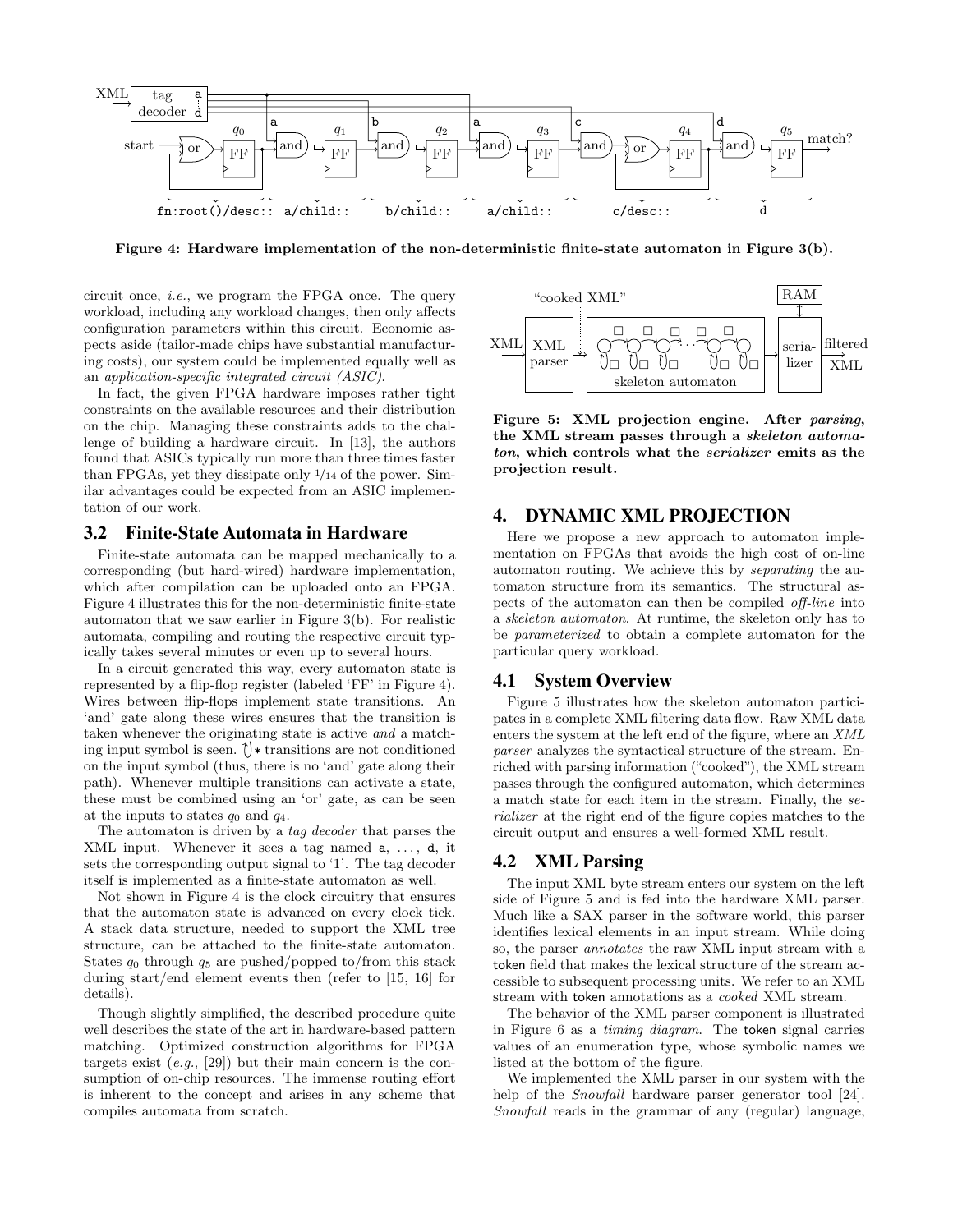![](_page_4_Figure_0.jpeg)

Figure 6: Timing diagram of XML parser output. The XML stream is enriched with a token signal to make lexical information explicit.

computes the corresponding finite-state automaton, and emits a VHDL specification of a hardware circuit that recognizes that language. Here we provided Snowfall with a slightly modified version of the XML language specification.

To the cooked XML stream, the configured automaton adds a match flag to identify matching pieces in the data stream. This flag is interpreted by the serializer to produce the projected XML document.

# 4.3 XML Serialization

Our engine is designed to support XML projection in a fully transparent manner, where the receiving query processor need not even know that it operates on pre-filtered XML data. Thus, the document must be filtered in such a way that an oblivious back-end processor will still produce the same query output (provided that all its projection paths have been configured in our engine).

To exemplify, the document filter must preserve site, regions, and africa elements in Figure 1, even though they are not themselves matched by any projection path. Otherwise, Query  $Q_1$  will miss its regions elements and return an empty result or—even worse—fail entirely because the projected document contains more than a single root element.

Therefore, the serializer component of our circuit ensures that the root-to-node paths of all matching nodes are preserved in the circuit's output. As the input stream is processed, the serializer writes all opening tag names into dedicated RAM. When a match is found, this information is read back and used to serialize full root-to-node paths.

# 4.4 Skeleton Automaton

Compiling individual automata into FPGA circuits is expensive because the placement and routing of states and transitions on the two-dimensional chip space is a highly compute-intensive task. Once the structure of an automaton and its placement on the chip is known, however, workload adaptations that only affect transition conditions can be realized with negligible effort.

Here we exploit this characteristic and build a generic skeleton automaton. The skeleton is provisioned for any transition and condition that would be permitted by the respective query language (in our case a dialect of XPath). Placeholders in the skeleton automaton (we illustrate them as  $\Box$ ) are filled with parameter values at runtime to enable or disable (by putting a false condition on the edge) transitions or to reflect query-dependent conditions.

#### *4.4.1 Skeleton Segments*

In the case of XPath, we build the skeleton automaton from a large number of *seqments*. Each segment consists of a

![](_page_4_Figure_13.jpeg)

Figure 7: Hardware implementation of a single skeleton segment.  $\Box$  blocks hold configuration parameters (axis and node test).

single state and two parameterized conditions as shown here on the right. Additional parameters, omitted here for ease of presentation, determine whether a state is accepting or help us correctly handle some specifics of XPath (see later).

![](_page_4_Picture_16.jpeg)

Skeleton segments are connected to form a chain much like we sketched it already in Figure 5. Observe how this structure coincides with the one that we saw earlier for our example query (Figure 3(b)). In fact, skeleton segments are sufficient as basic blocks to construct a finite-state automaton for any legal XML projection path.

To support backtracking, each segment also includes a history stack (also not shown in the illustration), so backtracking is wrapped into the basic skeleton building blocks and scales trivially with the overall automaton size.

## *4.4.2 Compiling Queries*

Compiling a projection path into a set of segment parameters is particularly simple. Each step in the path is mapped to one segment in the skeleton automaton. Much like we saw in the example in Figure 3(b), each node test is set as a transition condition on a segment-to-segment edge. Axes (child or descendant) result in conditions false or \* annotated to a back loop  $\hat{I}$  (we discuss -self variants later). Somewhat counterintuitive to the notion of XPath location steps, each skeleton segment corresponds to one 'nodetest/axis::' pair (not  $\forall axis::nodes't$ ), as we had already indicated earlier on the bottom of Figure 4.

## *4.4.3 Implementing a Skeleton Automaton*

Skeleton segments are the basic building blocks of our matching engine. Finding a proper hardware implementation for them is what now remains to realize scalable and efficient XML projection in hardware.

As illustrated in Figure 7, each segment consists of three sub-components (segment core, tag matcher, and history unit) that interpret the two query parameters axis and tag predicate. The two signals match in and match out represent the in- and outgoing transition edges of the segment, the din signal gives the circuit access to the input data stream (segments are daisy-chained so all segments have access to the stream).

The segment core is what ultimately implements the automaton segment. Based on the setting of the axis parameter, it will enable the respective logic gates to allow  $\hat{I}$  hoops in the effective automaton.

Like in the traditional scheme, the actual automaton state, which is part of each segment, is implemented using a flipflop register. In Figure 5, this register is illustrated as a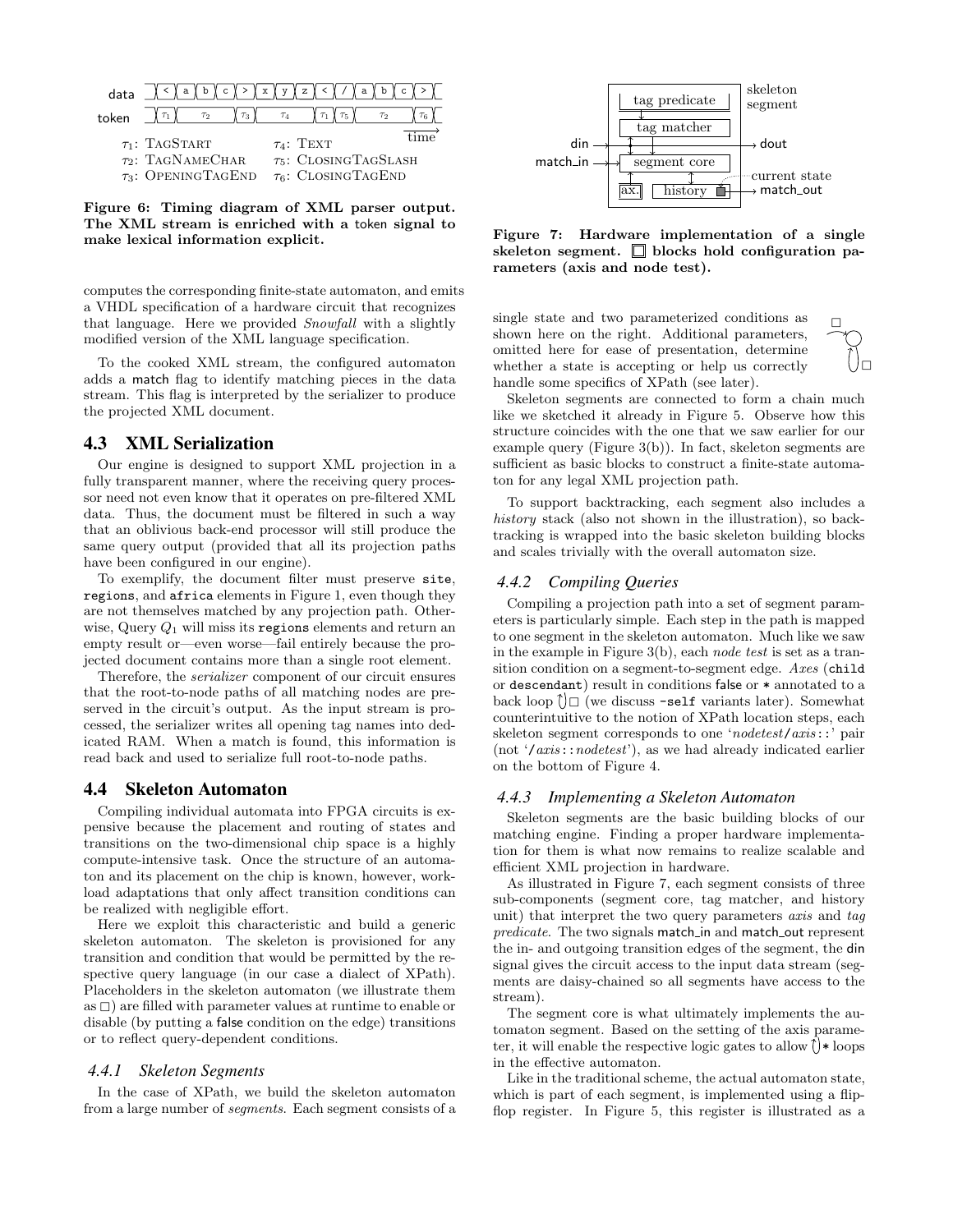![](_page_5_Figure_0.jpeg)

Algorithm 1: Pseudo code for segment core.

gray box  $\blacksquare$ . To support backtracking, the flip-flop is embedded inside a history unit, which replaces the global stack of previous hard- or software-based XPath engines.

In hardware, the history unit is implemented using a shift register whose contents can be shifted left/right as the parser moves down/up in the XML tree structure  $(e.g.,)$  upon opening and closing tag events). The rightmost bit of this shift register corresponds to the current state and is propagated to the outside in terms of the match out signal. In the software world, the history unit would best compare to a stack for single-bit values, where the stack top determines the match\_out signal.

The size of the history unit is a compile-time parameter that limits the XML tree depth up to which matches can be tracked (currently set to 16 in our implementation). Cases where this depth is exceeded by a given XML instance will still not fail, because deeper document fragments can always be passed on to the software side and handled there.

In contrast with the traditional compile-by-query scheme, our circuit does not use an external tag decoder. Instead, dedicated sub-circuits ('tag matcher') in each segment provide information about matched tag names. We will detail those sub-circuits in a moment.

Algorithm 1 summarizes in pseudo code the behavior of a segment core.<sup>4</sup> Matching occurs when an opening XML tag is fully consumed. Lines 3–7 then combine the axis parameter, tag match information, the input match flag, and (to implement  $\hat{I}$  k loops) the existing match state to determine a new match state. This new match state is then pushed/shifted into the history shift register (line 8), which implicitly makes the information also available on the match\_out port. The match state is restored from the history shift register when a closing tag is consumed (lines 9–10).

The pseudo code in Algorithm 1 can straightforwardly be translated into a VHDL circuit description. Note that in hardware this code is not executed as sequential code. Rather, the code is compiled into combinational logic that drives the control signals of the hardware shift register.

#### *4.4.4 Distributed Tag Decoding*

Input to the segment core is a signal indicating whether an element with corresponding tag name was seen in the input. The classical approach to this sub-problem was shown in Figure 4. There, a dedicated tag decoder was compiled along with the main NFA. It included a hard-wired set of <sup>1</sup> switch din.token do

| $\overline{2}$ | case TAGSTART                     |
|----------------|-----------------------------------|
| 3              | $pos \leftarrow 0;$               |
| $\overline{4}$ | $partial_match \leftarrow true;$  |
| 5              | case TAGNAMECHAR                  |
| 6              | if din.char $\neq$ tag[pos] then  |
| 7              | $partial_match \leftarrow false;$ |
| 8              | $pos \leftarrow pos + 1;$         |

9 tag\_match  $\leftarrow$  partial\_match and (pos = taglen);

Algorithm 2: Tag matching. Parameters tag and taglen hold the tag name of an XPath name test and its length.

![](_page_5_Figure_15.jpeg)

Figure 8: Multiple paths can be matched within a single processing chain.

tag names, and produced a separate output signal for each tag name in the set. These signals were wired to segments in the NFA as needed (top part of Figure 4).

Two fundamental problems render this approach unsuited for our scenario:  $(a)$  the set of all relevant tag names must be known at circuit compilation time (no runtime-(re)configuration) and  $(b)$  routing the output signals of the tag decoder may require long signal paths which will deteriorate performance. In our system, tag name matching is wrapped inside each skeleton segment (cf. Figure 7), which keeps signal lengths short and independent of the overall circuit size.

A consequence is that each tag matcher has to watch out for exactly one tag predicate (a tag name or a node test). Rather than building an automaton that could recognize a set of tag names, we can now implement tag matching as a simple string comparison circuit. This simplifies the hardware implementation and allows for higher clock speeds.

Each tag matcher is connected to a dedicated RAM which holds the *tag predicate* that should be matched *(i.e., the* tag name of a node test). In-silicon block RAMs on Xilinx FPGAs are 18 kbit in size. Thus, a single block is sufficient to store tag predicates.

The tag matcher signals true on its tag\_match output when its local tag predicate was recognized and false otherwise. Algorithm 2 formalizes this behavior: the input data stream is compared character-by-character; tag\_match is set to true when all seen characters matched and the length of the tag name is correct.

## 4.5 Matching Multiple Paths

Besides maintaining its own match state, each skeleton segment passes the (cooked) input XML stream directly on to its right neighbor. We can use this property to evaluate multiple projection paths within the same processing chain.

Figure 8 illustrates the idea. As the XML input is streamed

<sup>4</sup>For ease of presentation we simplified to only child or descendant axes.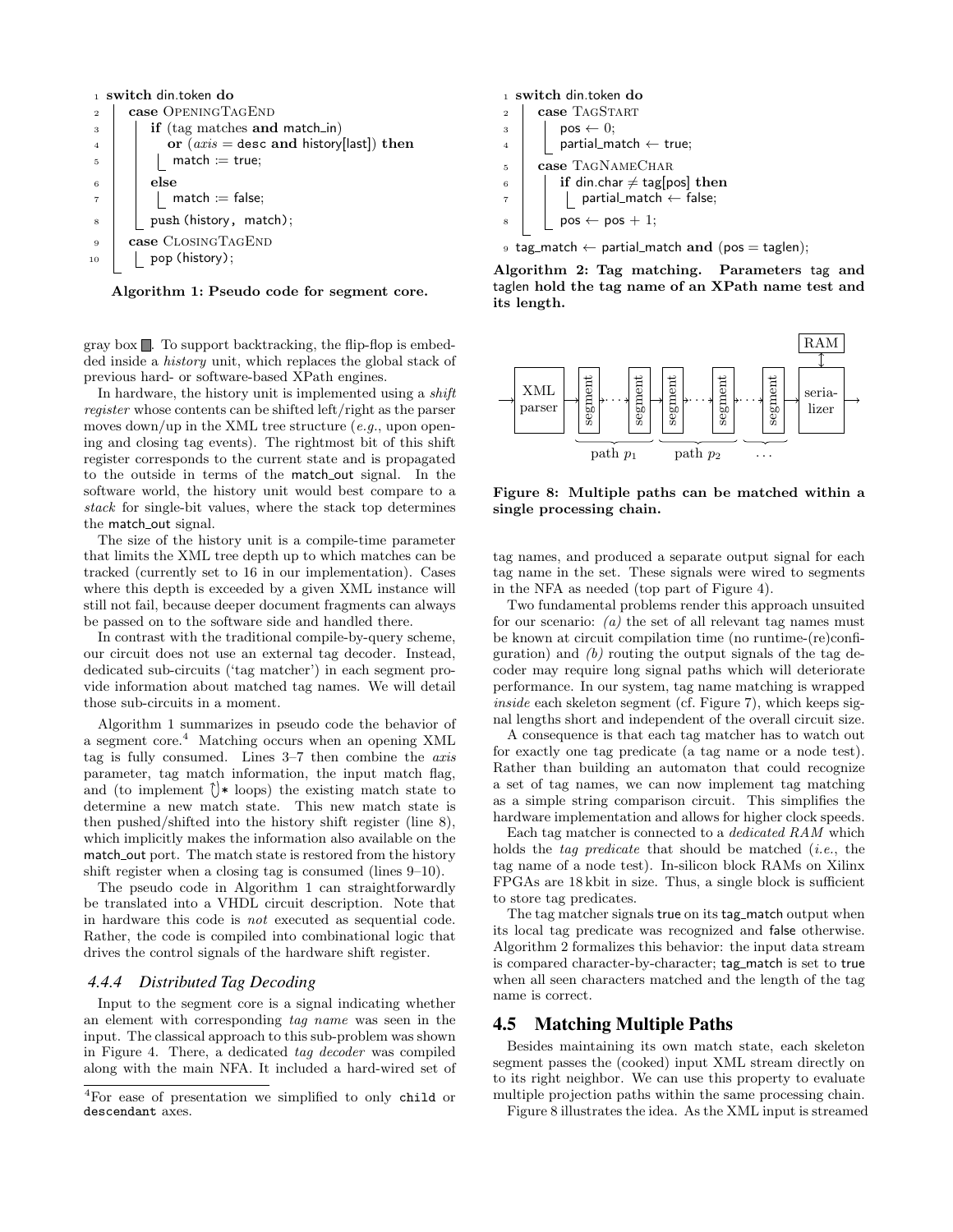![](_page_6_Figure_0.jpeg)

Figure 9: Match merging to support multiple projection paths. Local matches are merged into the global match state if the parameter end-of-chainsection (eoc) is set.

through, sections of the entire chain of segments are responsible for evaluating different projection paths  $p_i$ . To realize this setting, all we have to do is ensure proper behavior at both ends of a chain section. We do so by introducing an explicit fn:root () implementation and with help of match merging at the right end of a chain section.

Implementing fn:root (). A segment for the XPath builtin function fn:root () is the only one that does not depend on any previous matches. By placing it in front of every projection path, we break the finite-state automaton into separate automata that evaluate paths independently.

To evaluate  $\texttt{fn:root}$  (), a segment must (a) enter a matching state exactly when parsing is at the XML root level and (b) become active in no other situation. We already have the tools available to implement both aspects of this behavior.

To implement  $(a)$ , we can initialize the history shift register such that history[last]  $\equiv$  true (so far we silently assumed that history[last] is initialized to false). The true flag will automatically be shifted accordingly such that the matching state re-appears whenever parsing moves back up to the root level. Property  $(b)$  can be assured by keeping the match in signal low at the input of every chain section. The matcher will then match no tag in the document (Algorithm 1, line 3), but still follow a  $\mathcal{L}$  transition if it is configured to do so (*i.e.*, if  $fn:root$  () is followed by a descendant step; line 4 in Algorithm 1).

Match Merging. At its right end, each chain section will compute the match state for its corresponding projection path. The serializer at the end of the processing chain must be informed whenever any of the paths along the chain found a match.

To establish this mechanism, we differentiate between local matches (for each of the  $p_i$ ) and a global match. The former corresponds to the match\_out signal that we used so far to find single-path matches. To implement the latter, we propagate an additional match flag along the chain and merge it with the local match result at the end of each chain section (using a Boolean 'or' gate).

Figure 9 illustrates how match merging can be realized with only few additional logic gates in each skeleton segment. At the end of each chain section (signified with an end-of-chain-section (eoc) configuration parameter), the local match state is merged into the global signal.

Resource Allocation. Note that the division of the entire chain into sections is not static. Rather, a sequence of segments is allocated as needed for each projection path. This lets us make efficient use of resources and utilize the same circuit to match either many short paths or fewer paths that are very long. In either case, the number of segments

![](_page_6_Figure_10.jpeg)

Figure 10: Configuration logic changes workload parameters outside the main processing and data path.

n provisioned in the skeleton automaton limits the amount of projection paths that can be processed simultaneously. The total number of steps in all paths must not exceed  $n$ . To illustrate, the twenty XMark queries that we look at in Section 7 use projection path sets with 3–15 paths per benchmark query (median: 4). In total, each query requires between  $n = 7$  and  $n = 79$  (median:  $n = 15$ ) path steps.

# 5. RUNTIME (RE)CONFIGURATION

Now that we have seen how individual skeleton segments interpret configuration parameters to match sets of projection paths, it is time to look at the mechanisms to set those parameters at runtime.

# 5.1 Parameter Storage

Our skeleton automaton for XML projection depends on two flavors of query workload information: (a) the XPath axis of each navigation step and (b) the tag predicate that has to be evaluated along with the step, *i.e.*, a tag name or some information that encodes a node test. Both pieces of information could be placed either in flip-flop registers or in dedicated RAM (block RAM). To use the available capacities efficiently, we use both storage types, namely flipflop registers for the XPath axis and block RAM for the tag predicate of each navigation step.

Flip-flop registers can be allocated at a granularity of a single bit. This is a good fit for small-sized pieces of information, such as the configured XPath axis or the  $fn:root()$ end-of-chain-section flags. The benefit is two-fold: (a) we can allocate the exact number of bits really needed for those parameters and (b) flip-flops are directly woven into the remaining FPGA fabric, which lets them efficiently interact with lookup tables that,  $e.g.,$  implement the gates in a segment core.

Tag predicates, by contrast, can become much larger. Thus, we choose dedicated RAM to store them. Virtex-5 FPGAs contain hundreds of built-in BRAM blocks, each of which is 18 kbit in size. This is suitable for storing tag predicates and leaves some room to accommodate even large query tag names. By default, we allocate one BRAM block for each skeleton segment but we will shortly see how resource utilization and circuit performance can be improved if this allocation strategy changes.

## 5.2 Changing Parameters at Runtime

Since all sub-circuits in an FPGA can operate in parallel and independently of each other, we can keep query workload updates completely outside the main processing and data path. As illustrated in Figure 10, separate configuration logic can maintain both configuration parameters without interfering with the processing logic.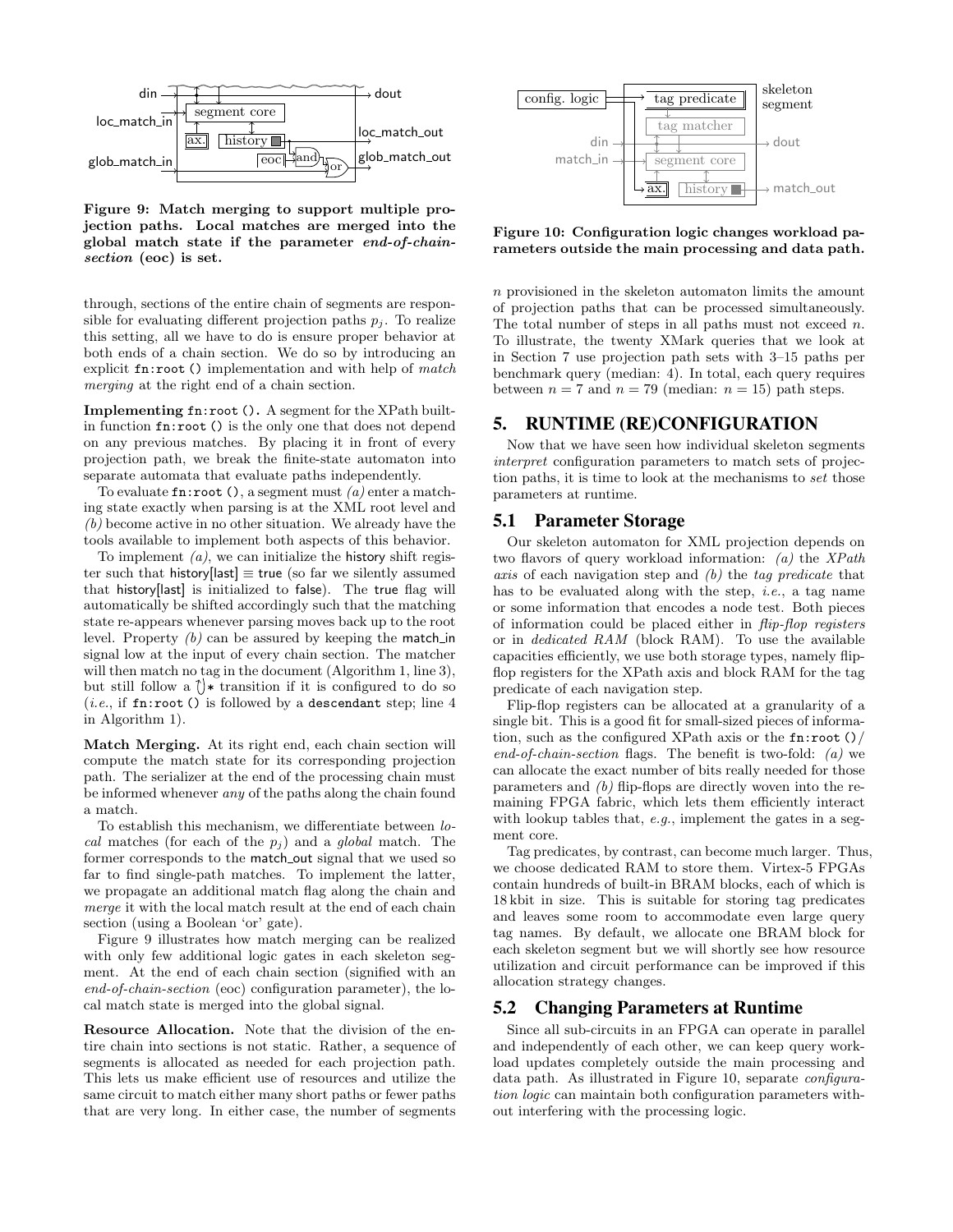![](_page_7_Figure_0.jpeg)

(b) fully pipelined NFA for XML projection

#### Figure 11: Standard hardware NFA implementation (top) requires long signal paths. Pipelining (bottom) reduces signal paths by inserting registers  $\|$ .

As parts of the query workload information (namely XPath steps) map almost one-to-one to the configuration parameters of individual skeleton segments (cf. Section 4.4.2), compiling input queries and inferring parameter values is simple enough to be performed directly on the FPGA chip.

The best way to provide query workload information to the chip depends on the particular system design  $(e.g., Eth$ ernet, PCI, or USB). To keep our system self-contained, we chose to communicate projection paths also via Ethernet. More specifically, our system can be configured via XML processing instructions that can be injected into the input XML data stream. For instance, the processing instruction

#### <?query fn:root()/descendant::item/child::name #?>

registers the new projection path //item/name in the engine. Workload changes become effective immediately and will

be considered for any data that follows the processing instruction in the input stream. The time needed by the processing instruction within the XML stream may thus be interpreted as the workload reconfiguration time. The 50-byte processing instruction above, for instance, requires 50 FPGA clock cycles to be processed, or 300 ns at an FPGA clock speed of 166 MHz.

## 6. TUNING FOR PERFORMANCE

As in software-based systems, the observable performance of an FPGA-based solution hinges on a proper low-level implementation that matches the characteristics of the underlying hardware. Most importantly in FPGA design, a circuit must (a) meet tight timing constraints (such that it can be operated at high clock speeds) and  $(b)$  be economic on *chip* space (to support real-world problem sizes at low cost). In this work we use pipelining and BRAM sharing to address both aspects.

# 6.1 Pipelining

The standard approach to hardware-based finite-state automata is to forward incoming stream tokens simultaneously to all involved automaton states. In Figure 4, for instance, the output of the tag decoder was sent to all 'and' gates at the same time. Figure  $11(a)$  emphasizes the same concept but hides the inner details of circuit segments  $seg_i$ .

Figures 4 and  $11(a)$  both also show the problem that this incurs. For larger automata, the length of the 'input stream' communication paths will increase. In general, the processing speed of any hardware circuit is determined by its longest signal path.

NFAs for XML Projection. When arbitrary automata shapes must be supported, long signal paths are inevitable, since a new value of a state  $q_i$  might depend on any other state  $q_i$ . Non-deterministic finite-state automata generated from XML projection paths, however, will always follow a very particular pattern. Their shape is strictly sequential and all data flows in the same direction.

Pipelining. The corresponding circuits are thus amenable to pipelining, a very effective circuit optimization technique. Figure 11(b) illustrates the idea. The one-directional data flow is broken up into disjoint *pipeline stages* (indicated with a dotted line). Whenever any signal crosses a stage boundary, a register (marked as  $\mathbb{I}$ ) is inserted.

With the registers in place, the longest signal path is now reduced to the longest path between any two registers. In contrast to the original design, the longest path length no longer depends on the overall circuit size, but remains unchanged even if the automaton size is scaled up. This way, in an n-stage pipeline the available FPGA hardware parallelism is turned into a parallel processing of  $n$  successive input data items (i.e., input bytes).

Throughput vs. Latency. Pipelining primarily increases the throughput of a hardware circuit. The clock frequency is increased and, in a fully pipelined circuit, a new input item can enter the circuit every clock cycle. This benefit comes at the expense of a small latency penalty that increases proportionally to the pipeline depth. In general this penalty is negligible: with a 6 ns clock period, even a 500-stage pipeline will have a latency of only  $3 \mu s$ —far less than, say, the same data item traveling over the network in a client-server setup.

Pipelining in our System. Pipelining is particularly effective in FPGA designs. In FPGA hardware, each lookup table is co-located with a flip-flop register (together they are packed into so-called slices). Thus, by enabling those registers, throughput can be improved at very little cost (as the flip-flop register would remain unused otherwise).

In our system, we place a pipeline register after every skeleton segment. As we will see in the next section, this leads to signal lengths that are well within the range of clock frequencies that the FPGA hardware has been designed for (around 150–200 MHz).

XPath Semantics. At this point we would like to note an interesting side effect of pipelining to the semantics of XPath evaluation. Consistent with the original work on XML projection [14], our supported language dialect covers the XPath self and descendant-or-self axes. These axes *cannot* be expressed using a standard hardware automaton like the one shown in Figure 4, because a segment circuit  $\text{seg}_i$  will report a new match state only *after* an input item  $x$  has been consumed; this is too late for the successor  $\text{seg}_{i+1}$  to perform a match on the same input item  $x$ .

In a pipelined circuit x is processed by  $\text{seg}_{i+1}$  one cycle later. This gives us the opportunity to fast-forward the  $\operatorname{match}$  state of  $\operatorname{seg}_i$  in case of a  $\operatorname{\textbf{self}}$  or  $\operatorname{\textbf{descendant}-or\textbf{-self}$ axis. A fast-forwarded state bypasses one intermediate register to make up for the missing clock cycle needed to implement the 'self' functionality.

Existing automaton-based XPath engines either do not support -self axes at all (to our knowledge, no existing sys-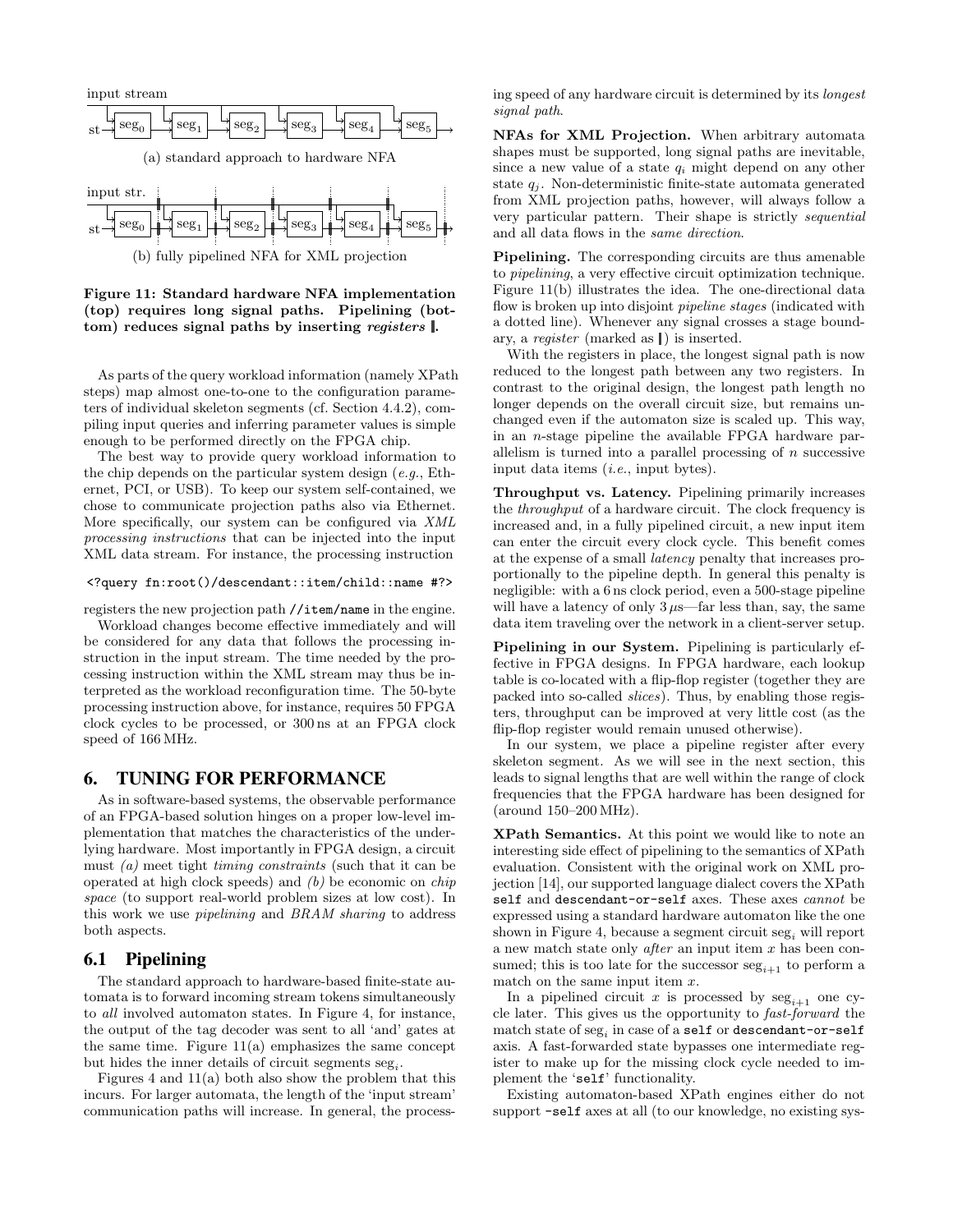![](_page_8_Figure_0.jpeg)

Figure 12: BRAM sharing. Two segments store their tag predicates in the same RAM block. Since each block has only one interface, segments  $seg_{2k-1}$ mediate traffic for segments  $\mathrm{seg}_{2k}.$ 

tem does), or they compile -self axes into complex multiway predicates, e.g., a sub-path child:: $\tau_1$ /self:: $\tau_2$  would translate into a conjunctive predicate 'matches  $\tau_1 \wedge$  matches  $\tau_2$ '; descendant-or-self axes become even more complex. Without an upper bound on the number of conjunctions, resources for predicate evaluation have to be allocated dynamically. This tends to be even more expensive on FP-GAs than it is in software-based systems and should thus be avoided whenever possible.

#### 6.2 BRAM Sharing

As discussed before, we use dedicated RAM to store tag predicate configuration parameters for all skeleton segments. This may lead to an upper limit on the number of segments that can be instantiated (and thus the supported size of projection path sets), because the available number of RAM blocks is fixed. The Virtex-5 chip that we used in our experiments, for instance, contains 296 blocks of RAM, which would limit the number of segments to 296 (minus a few BRAM blocks that are needed for the serializer and surrounding glue logic).

At the same time, we are underutilizing the available RAM blocks. The full 18 kbit of a Virtex-5 BRAM unit are rarely needed for a tag predicate in the real world, and we read out only one character at a time, even though BRAMs would support a (configurable) word size of up to 36 bits.

BRAM usage can be improved by sharing each BRAM unit between two or more segments, which effectively multiplies the supported NFA size. Figure 12 illustrates how this idea can be realized in FPGA hardware. Since there is only one port to each BRAM block, some segments act as mediators for the communication information of their neighbors.<sup>5</sup>

BRAM sharing is useful only up to the point where the number of segments is bound by the amount of logic resources (lookup tables and flip-flop registers) available. As we will see in Section 7, BRAM and logic resources are in balance on our hardware when three segments share one BRAM unit.

## 7. EVALUATION

We implemented and tested our system on widely available and low-cost (\$750 academic price) FPGA hardware. The Xilinx XUPV5 development board is equipped with a Virtex-5 XC5VLX110T FPGA (69,120 LUTs, 69,120 flipflops;  $296 \times 18$  kbit BRAM) and has a number of I/O connectors to communicate with outside systems. In the following Section 7.1 we first characterize the core XML projection engine, before in Section 7.2 we show how the engine could be used in a working system.

![](_page_8_Figure_11.jpeg)

Figure 13: FPGA chip resource consumption of various engine configurations. BRAM sharing allows to balance the use of logic and BRAM resources to obtain a larger overall engine size.

# 7.1 Core Engine

To analyze the characteristics of our core XML projection engine, we compiled it to actual FPGA circuits in various configurations. Besides an obvious expectation of sufficient data throughput, two aspects are particularly interesting to judge the quality of an FPGA design:

- economic resource utilization The given FPGA hardware imposes strict limits on the types and amounts of available hardware resources. A good FPGA design is properly balanced to make near-optimal use of the available resources.
- scalability An FPGA circuit should provide stable performance even when its size is scaled up  $(e.g.,$  when it is ported to larger and more powerful FPGA hardware).

Economic Resource Utilization. Using our available hardware, we implemented various configurations of the XML projection engine (varying number of skeleton segments; with and without BRAM sharing enabled). For each configuration we determined the amount of FPGA resources the resulting circuit uses.

Figure 13 illustrates the utilization of BRAM units (filled markers) and logic blocks (slices; empty markers) as a percentage of the total available BRAMs/slices on the chip. The results are consistent with the expectations that we stated in Section 6.2. Without BRAM sharing, all BRAM resources are used up for circuit configurations beyond  $\approx$  275 segments (while more than  $\frac{1}{3}$  of the available logic resources are unused).

BRAM sharing can bring resource utilization into balance. With 3-way BRAM sharing (diamond symbols in plot), the maximum number of segments is now limited by logic resources (lookup tables for that matter) and we can instantiate up to 750 segments on our chip, i.e., we can support more than two times as many concurrent projection paths.

Scalability. To evaluate the scalability criterion, we used the FPGA design tools to determine the maximum clock

 $^5 \rm{The}$  maximum word size for each BRAM block is 36 bits. Up to four segments can thus share one BRAM block by simply merging their 8-bit data into one large word.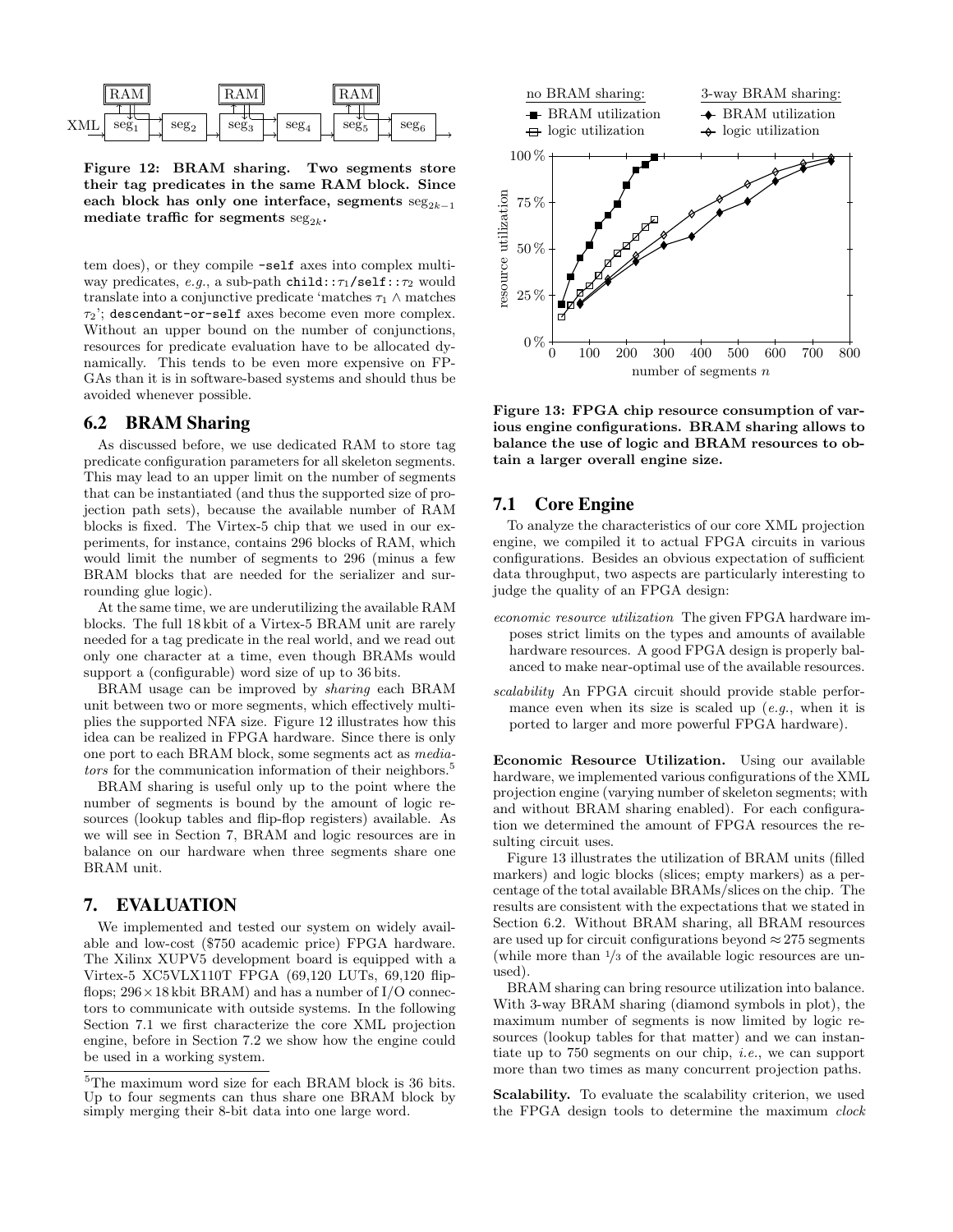![](_page_9_Figure_0.jpeg)

Figure 14: Maximum clock frequency for various engine configurations. Frequency is not strongly influenced by circuit size.

frequency at which each of our engine configurations could be operated.<sup>6</sup> Figure 14 illustrates the numbers we obtained.

The clock frequency directly determines the maximum speed of the XML projection engine. One input byte can be processed on every clock cycle (independent of the query workload). With clock frequencies around 180 MHz, our system could thus sustain 180 MB/s XML throughput. This is more than enough for the use cases our system is designed for: it could easily, for instance, keep up with an XML stream that is served from disk or via a network link.

The clock frequencies shown in Figure 14 are also a good indicator for the scalability characteristics of our system. Since chip space and parallelism are the main asset of FP-GAs, the achievable clock frequency should not (significantly) drop when the circuit size is scaled up. Only then can a circuit really benefit from expected advances in hardware technology (Moore's law predicts that the transistor count per chip doubles approximately every two years).

In our case we see that the achievable clock frequency stays high even for configurations that significantly exceed the 70-80 % chip utilization, beyond which performance often decreases [8]. It is reasonable to expect that our system will keep its performance characteristics even when it is scaled up to 6000 or more segments on current Virtex-7 chips [28].

## 7.2 XML Projection in the Network

FPGAs may offer significant advantages over softwarebased systems in terms of performance and/or power consumption.<sup>7</sup> Their main benefit, however, lies in *system in*tegration opportunities that cannot be matched with commodity hardware. To demonstrate this advantage, we connected our engine directly to the Ethernet interface. The so-obtained system can perform XML filtering in the network as data is sent from a network server to a client.

In the resulting system, the client will not only benefit from reduced memory overhead during query processing (which was the main incentive in [14]). Moreover, filtering

![](_page_9_Figure_11.jpeg)

Figure 15: Speedup and improvement in memory consumption due to XML projection for the first ten XMark queries. Software projection for Q9 failed.

in the network also saves much of the parsing cost, which is an important cost factor in typical XML applications [19].

We verified this on the basis of Saxon-EE (version 9.4.0.3), a state-of-the-art XQuery processor for in-memory processing, and the XMark benchmark suite [22]. We used an XMark instance of scale factor 1 and measured parsing time, query execution time, and memory consumption of Saxon when running the 20 XMark queries. Since Saxon cannot directly process the streaming XML protocol of our engine, we measured the filtering throughput of our FPGA and Saxon performance independently (and ran all Saxon experiments from a memory-cached file).

Filtering Throughput. Our system operates in a strict streaming mode and processes one input character per clock cycle. Thus, by design the filtering throughput of our system is independent of the query workload. As detailed above, our system can sustain throughput rates of 180 MB/s. This is more than the Gigabit Ethernet link of our system can provide, so effectively our system is limited by the physical network speed.

This was confirmed by the measurements we performed on real hardware. We observed a maximum payload throughput of 109 MB/s on a 110 MB XMark instance. With protocol overhead accounted for, this corresponds to a bandwidth of 123 MB/s on the physical network link, or 98.4 % of its maximum capacity. To fully saturate our filtering engine, we would have to connect our chip to a faster network (e.g.,  $10 \text{Gb/s}$  Ethernet) or to a different I/O channel (e.g.,  $3 \text{Gb/s}$ ) SATA Gen 2).

Application Speedup. On the application side, in-network filtering mainly reduces parsing cost and memory consumption. On raw data, Saxon requires 2.23 sec for input parsing (independent of the query), which dominates the overall query answer time for most XMark queries (actual query execution times were 68 ms–41 sec; median: 390 ms). Mainmemory consumption is query-dependent and amounted to 363–685 MB on our system (median: 518 MB).

Figure 15 illustrates the effect of in-network filtering for the first 10 XMark queries (gray bars  $\Box$ ). Parsing times and memory consumption are significantly reduced for all twenty queries. We measured parsing times of 31 and 599 ms (me-

<sup>6</sup>Physical constraints on FPGA hardware (clock frequencies are generated by a phase-locked loop) restrict allowable frequencies to  $n/m \times 100 \text{ MHz}$  (i.e., 150, 160, 166, 175, 180 MHz, 200 MHz, and 225 MHz).

<sup>7</sup>The Xilinx Power Analyzer tool reports a power consumption of less than 3 Watts for our projection engine.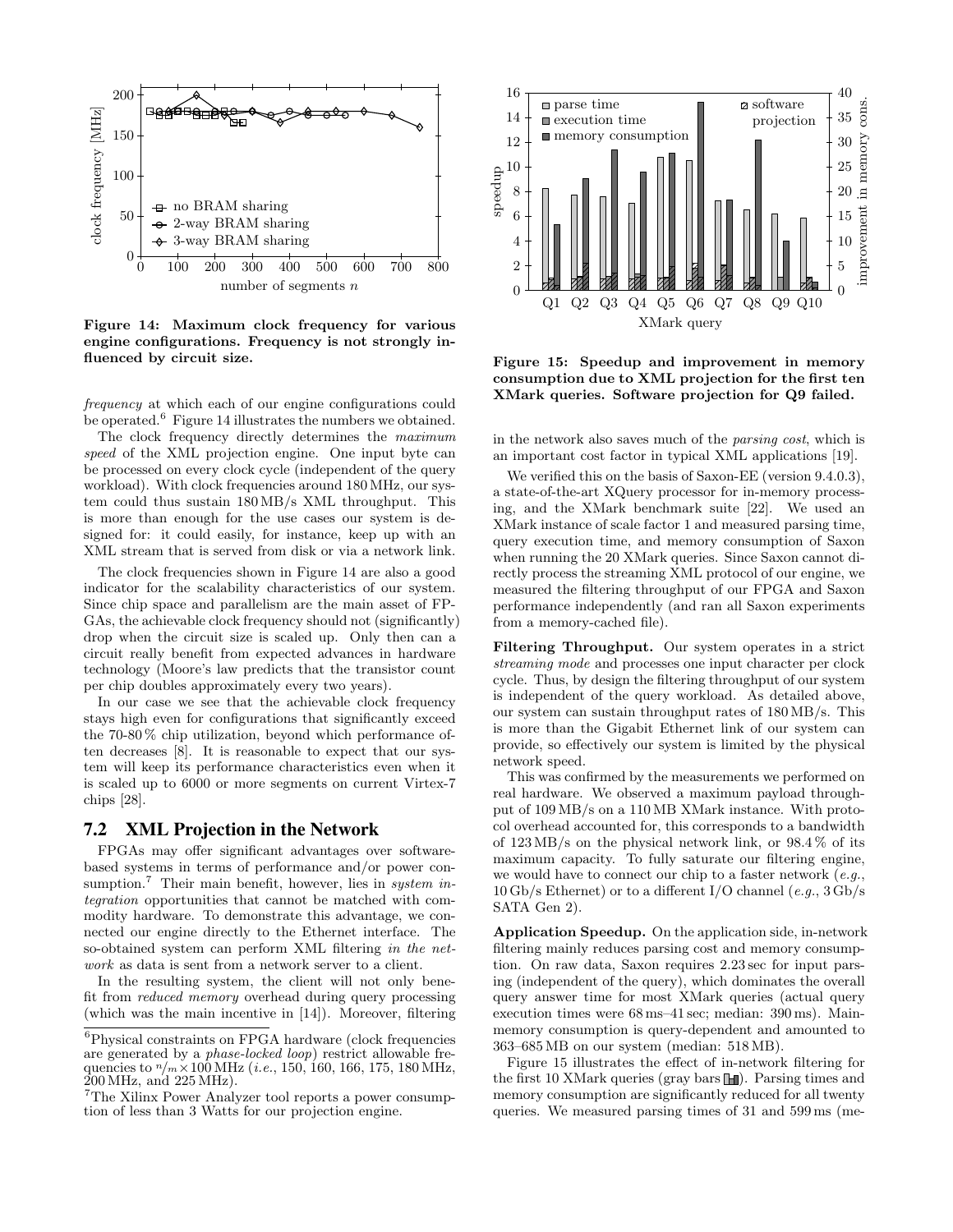dian: 283 ms), which correlates well with the filter selectivities of the individual queries. Filtering has even more effect on Saxon's main-memory consumption, which went down to 12–207 MB (median: 25.6 MB) with filtering. Both effects manifest themselves even for those queries that lead to a significant number of projection paths (cf. Section 4.5).

By contrast, filtering has much less effect on the actual query execution time (which excludes parsing cost). Here we measured 45 ms–18 s (median: 346 ms) after filtering, which is in line with previous reports on document projection in Saxon [11].

Figure 15 also puts in-network filtering in relation to software-based projection (shown as  $\emptyset$ ), a feature of Saxon's enterprise edition.

Software-based projection, however, even slightly increases input parsing cost (now 2.3–3.7 sec; median: 2.36 sec). The evaluation of projection paths during input parsing causes additional CPU load that cannot be compensated by a reduced build-up cost for Saxon's internal tree representation. Since XML parsing is an inherently sequential task that dominates overall execution cost, Amdahl's law indicates that there is little room to improve XMark performance with software-only solutions (such as multi-core parallelism or distribution).

Interestingly, Saxon's software-based projection mechanism does not lead to the same memory savings as in-network filtering. We attribute this to garbage collection-based memory management (Saxon is written in Java). Intuitively, XML projection should reduce the in-memory tree sizes by the same amount, whether computed in hard- or software.

## 8. MORE RELATED WORK

After Marian and Siméon proposed the concept of XML projection in [14], the idea was expanded into different directions by the research community.

On the path evaluation side, Koch et al. [12] suggested an interesting alternative to the automaton-based path matching as we discussed in Section 2.2. The key insight is the problem's similarity to string matching. This allows the use of proven-efficient string matching algorithms for the matching task, such as the classical Boyer-Moore [5] algorithm or—to match sets of paths—the string matching algorithm of Commentz-Walter [6]. The ideas of Koch et al. are similar to our work in the sense that they exploit specific characteristics of the XPath matching problem. But unlike our work, their approach depends on in-memory pointer navigation, which is contrary to the truly stream-oriented processing model of our system.

The work of Benzaken et al. [2] primarily improves the query analysis part. The proposed type-based XML projection looks at type information rather than plain child/descendant paths. This allows building a more selective projection filter, which further reduces the size of the projected XML document.

In the runtime part, Benzaken et al. push much of the matching complexity into type annotation (as a preprocessing step to the actual projection). Type annotation again can be implemented with help of finite-state automata and, therefore, could be realized using skeleton automata much like the one that we described in this paper.

FPGAs are an increasingly attractive alternative to overcome the architectural limitations of commodity hardware.

Commercial systems like IBM/Netezza [18], but also a number of research prototypes [15, 16, 17, 20, 21, 27] demonstrate this for a wide range of use cases.

All these systems were forced to compromise between query expressiveness and interactivity. On one end of the spectrum, systems like Netezza provide full interactivity, but can use their FPGAs for only very basic operations (such as selection and projection). Others (such as most of the research prototypes) went for the opposite extreme. They offer much higher expressiveness, but at the cost of very high compilation overhead for each user query. The work of Sadoghi et al. [20, 21] stands in the middle and explicitly analyzes the existing trade-offs. For the same use case (publish/subscribe for algorithmic trading), they propose different FPGA implementations that are tuned for (and named) "flexibility," "adaptability,""scalability," or "performance."

The focus of our work is to not make any compromises. Rather, we support XML and a rich subset of XPath, yet offer micro-second reactivity to query workload changes.

# 9. SUMMARY

To avoid the critical trade-off between query expressiveness and capability for ad-hoc querying, we propose a new implementation strategy for FPGA-based database accelerators. Rather than building hard-wired circuits or templates for only narrow query types, we statically compile a skeleton automaton that can be configured at runtime to implement query-dependent state automata. The so-constructed and configured automata run as fast as existing hard-wired automata, yet offer high expressiveness and complexity (e.g., hundreds of parallel XPath steps on one low-end chip).

Our use case for this work is XML projection, a proveneffective method to reduce processing and main-memory overhead of XML processors. As such, we make the architectural advantages—like in-network processing—and performance benefits of FPGAs accessible to XML processing. We demonstrated both aspects with a micro-benchmark of the main projection engine and by pairing our system with a state-of-the-art XQuery processor.<sup>8</sup>

The system that we describe shows favorable scalability properties making our work ready for upcoming chip generations that will provide significantly more chip space.

Looking forward, we think that skeleton automata can play an important role in the quest for novel system designs that leverage (rather than suffer from) on-going development in hardware technology. Our goal for this line of work is to build a hybrid CPU/FPGA database engine that fully supports runtime resource optimization and ad-hoc querying.

Outside our main research interest, we think that some of the observations that we made in this paper—e.g., automata for XML projection exhibit a very uniform structure—could be inspiring also for software-only systems. Similar observations have already lead, e.g., to the use of string-matching techniques for XPath evaluation in the past [12].

# Acknowledgements

This research is part of the Avalanche research project at ETH Zurich, funded by an Ambizione grant of the Swiss National Science Foundation and by the Enterprise Computing Center (ECC) of ETH Zurich (http://www.ecc.ethz.ch/).

<sup>8</sup>Skeleton automata are ready to use also in combination with the MXQuery engine [10].